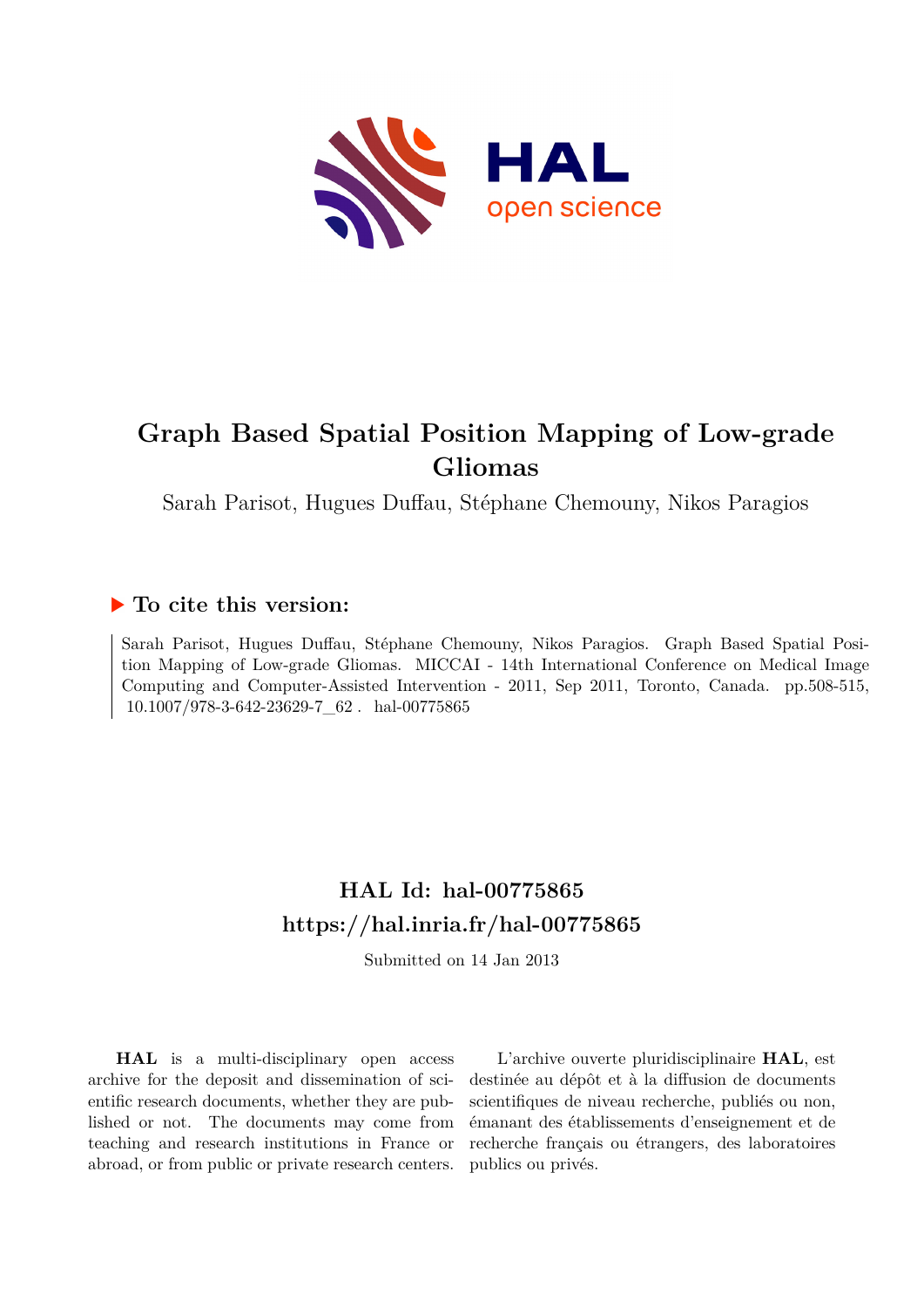# Graph Based Spatial Position Mapping of Low-grade Gliomas

Sarah Parisot<sup>1,2,3</sup>, Hugues Duffau<sup>4</sup>, Stéphane Chemouny<sup>3</sup>, and Nikos Paragios<sup>1,2</sup>  $\star$ 

<sup>1</sup> Laboratoire MAS, Ecole Centrale Paris, Chatenay Malabry, France <sup>2</sup> Equipe GALEN, INRIA Saclay - Ile de France, Orsay, France 3 Intrasense SAS, Montpellier, France

 $^4\,$  Département de Neurochirurgie, Hopital Gui de Chauliac, CHU Montpellier, France

Abstract. Low-grade gliomas (WHO grade II) are diffusively infiltrative brain tumors arising from glial cells. Spatial classification that is usually based on cerebral lobes lacks accuracy and is far from being able to provide some pattern or statistical interpretation of their appearance. In this paper, we propose a novel approach to understand and infer position of low-grade gliomas using a graphical model. The problem is formulated as a graph topology optimization problem. Graph nodes correspond to extracted tumors and graph connections to the spatial and content dependencies among them. The task of spatial position mapping is then expressed as an unsupervised clustering problem, where cluster centers correspond to centers with position appearance prior, and cluster samples to nodes with strong statistical dependencies on their position with respect to the cluster center. Promising results using leave-one-out cross-validation outperform conventional dimensionality reduction methods and seem to coincide with conclusions drawn in physiological studies regarding the expected tumor spatial distributions and interactions.

## 1 Introduction

Low-grade gliomas (WHO grade II) are diffusively infiltrative brain tumors that are generally revealed by seizures in young patients with a normal social and professional life [1]. Although surgery of low-grade gliomas has been a controversial subject for decades, it is now considered as the best therapeutic option as reported in the recent European Guidelines [2]. However, surgery can cause functional deficit, especially if the tumors are located near or within a functional area. As a result, the tumor's location in the brain is of great importance.

Inferring spatial dependencies regarding tumor appearance in the brain is a research direction that has gained little attention [3, 4]. The most natural approach to such a problem is through statistical modeling with respect to the position of low-grade gliomas. This could be achieved using dimensionality reduction techniques like principal [5] or independent [6] component analysis. This

This work was supported by ANRT (grant  $147/2010$ ), Intrasense and the European Research Council Starting Grant Diocles (ERC-STG-259112).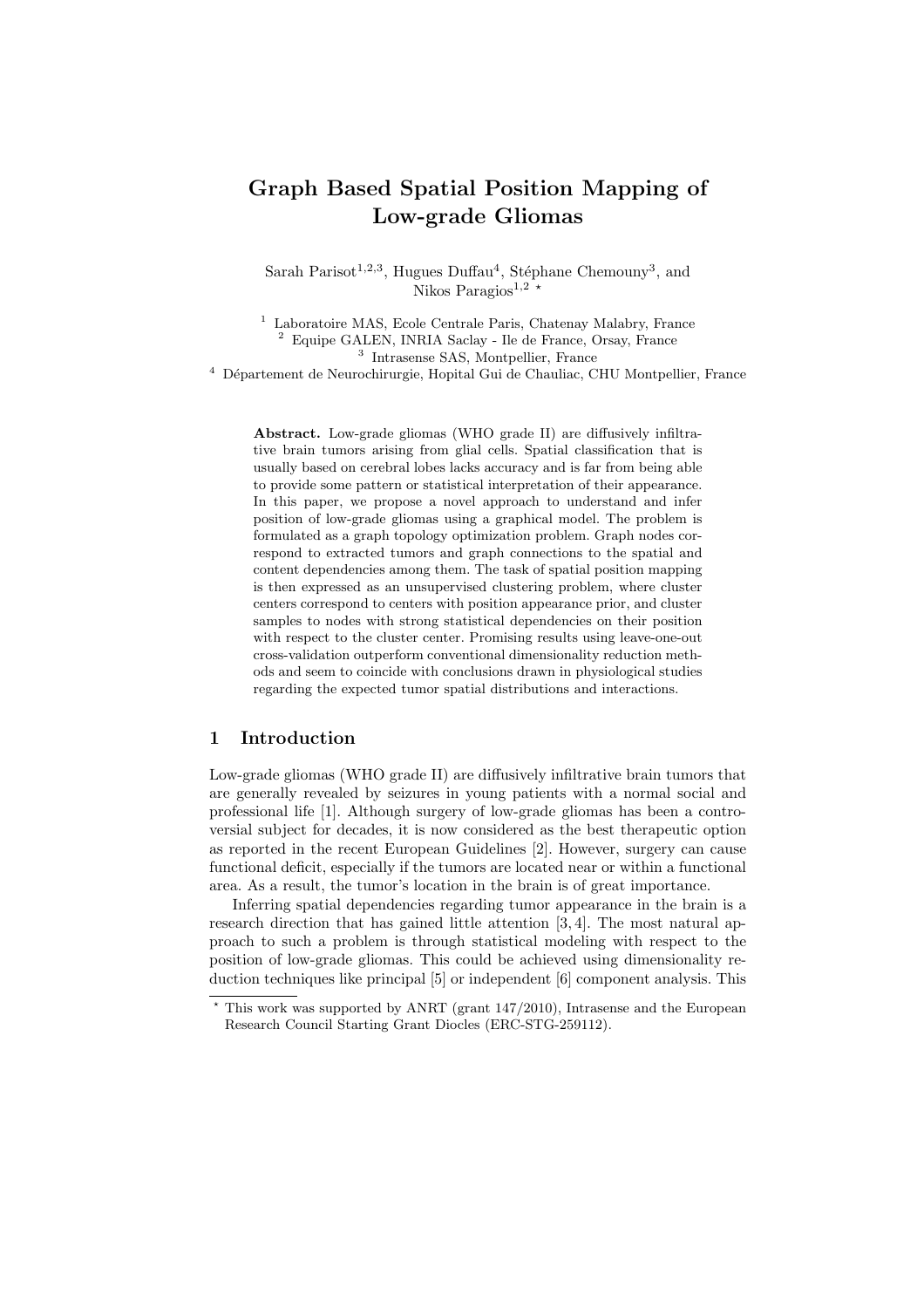can be easily achieved at the voxel level, but a huge number of observations is needed and the linearity assumption regarding the correlation between the spatial positions of tumors is imposed. Non-linear methods embed the observation space into a low-dimensional space and then seek for correlations in this space. Examples refer to isomap [7] or laplacian graphs [8]. Within the considered clinical setting, neither the expected rank of the reduced space is known nor the number of samples is sufficient to approximate the manifold.

Network connectivity analysis is an alternative to the above mentioned methods, a quite popular idea in functional imaging when targeting task-specific brain understanding through mutual activations of brain regions [9]. In such a context, the brain is parceled according to a certain criteria and considered to be a fully connected network, each node is associated with a multi-dimensional variable explaining the activations as a function of time/task. The aim is then to group parcels with important statistical correlations in terms of behavior [10].

In this paper, we are inspired from these methods but we amend them to deal with a static setting. While the brain parcels are known in functional imaging, in our case these parcels do depend on the observations and correspond to manually annotated low-grade gliomas. Our method first registers all samples to the same reference pose while explicitly taking into account the tumor position during the registration. The registered data are considered to define a statistical measure of coherence between different tumors based on their spatial position as well as their geometric form. This measure is used to determine a graph where messages are exchanged between nodes. The strength of the message depends on the statistical measure of coherence between tumors, while the overall capacity of a node depends on the total volume of messages being passed to it. The problem of understanding spatial dependencies between tumors appearance is then casted as an unsupervised clustering problem[11] where both the number of clusters, the cluster centers and the nodes assignments are to be determined.

The reminder of this paper is organized as follows: in section 2 we detail the preprocessing step and introduce the spatial position representation network. The optimization of the network is discussed in section 3 while experimental validation and comparisons with linear methods are presented in section 4. Discussion concludes the paper.

## 2 Network Representation of Low-grade Gliomas Spatial Dependencies

Our data set consisted of 95 3D MRI images of 95 different patients with lowgrade gliomas: 90 FLAIR T2 weighted, and 5 T2 weighted. We had a majority of male patients, age between 21 and 65 and tumor size between 3.5 and 123  $cm<sup>3</sup>$ . The image size ranged from  $256x256x24$  to  $512x512x33$ , and the pixel resolution from  $0.4 \times 0.4$  to  $0.9 \times 0.9$  mm<sup>2</sup> in the  $(x, y)$  plane and 5.3 to 6.4 mm in the z plane. Each image had been manually annotated by experts to indicate the position of the tumor. The atlas for registration consisted of a high resolution FLAIR image (size  $256x256x24$ , resolution  $0.9x0.9x5.45$  mm<sup>3</sup>) of a tumor free brain.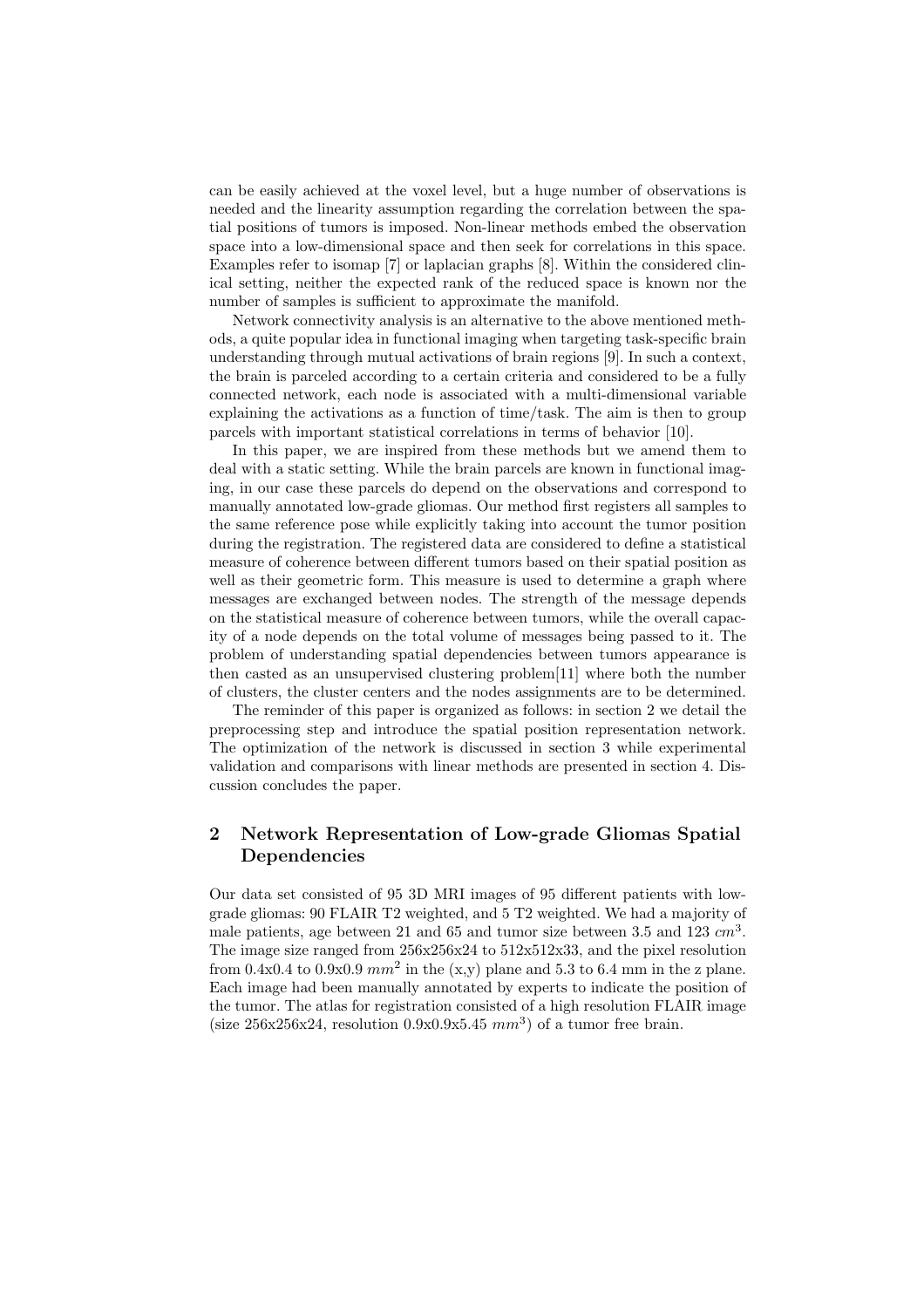Let us consider without loss of generality n acquisitions  $V_i()$  of brain volumes as well as the corresponding segmentations  $S_i()$  binary maps indicating whether a pixel belongs or not to the tumor. Both, intensity volumes and binary maps are rigidly registered to the same pose. The first step towards spatial position mapping of low-grade gliomas consists in removing the brain local anatomical variability through deformable registration. This is achieved using the discrete optimization method presented in [12] that is amended to deal with the lack of visual correspondences in the brain tumor areas by not taking into account tumor voxels during registration. Using the optimal deformable registration parameters, let us consider now  $S(\mathbf{x}) = S(T(\mathbf{x}))$  being the deformed segmentation map.

We then measure the proximity between two tumors by adopting as suggested in [13] the Mahalanobis distance. Let us consider the spatial coordinates of all pixels belonging to tumors  $S_i$  and  $S_j$ . Let  $\bar{\mathbf{x}}_i$  and  $\bar{\mathbf{x}}_j$  be the center of mass of  $S_i$ and  $S_i$ . The Mahalanobis distance between the tumors is computed as:

$$
d_M(S_i, S_j) = \sqrt{(\bar{\mathbf{x}}_i - \bar{\mathbf{x}}_j)^T \Sigma^{-1} (\bar{\mathbf{x}}_i - \bar{\mathbf{x}}_j)} \qquad \Sigma = \frac{(n_i - 1)\Sigma_i + (n_j - 1)\Sigma_j}{n_i + n_j - 2} \tag{1}
$$

where  $\Sigma_i$  and  $\Sigma_j$  are the covariance matrices of pixels coordinates of  $S_i$  and  $S_i$  while  $n_i$  and  $n_j$  are the number of pixels in tumors  $S_i$  and  $S_j$  respectively. The complete network corresponding to our data-set is shown in [Fig. (1)] where the nodes correspond to the tumors and the strength and color of the edges correspond to the proximity of the observed tumors.

### 3 Network Optimization

Let us consider the set of distances  $d(S_i, S_j)$  between all pairs of low-grade gliomas. Let us assume that the observations can be expressed through a compact sub-graph of k central nodes. Both the number and the position of the central nodes are to be determined while the remaining observations should be expressed from one of these nodes. In order to determine the quality of a central node, we adopt two measurements, a global and a local one. The global measurement assumes that a central node should have significant overlap with the remaining measurements. This can be quantified by the overall distance of the node from the rest of the data. The assignment of an observation to one of the central nodes (local measurement) should be based on their distance. The optimal network connectivity should minimize the local and the global criteria both in terms of central node selection and tumor assignments. This is an unsupervised clustering problem,

$$
\min_{k} \min_{c_1, ..., c_k} \min_{l_1, ..., l_n} \left( \sum_{i=1}^n d(c_i, S_j) + \alpha \sum_{j=1}^k \delta(c_i - l_j) d(S_{l_j}, S_j) \right) \tag{2}
$$

where  $l_i$  is the assignment of observation j and  $\alpha$  is a constant coefficient balancing the contributions of the two terms. To recover the lowest potential of the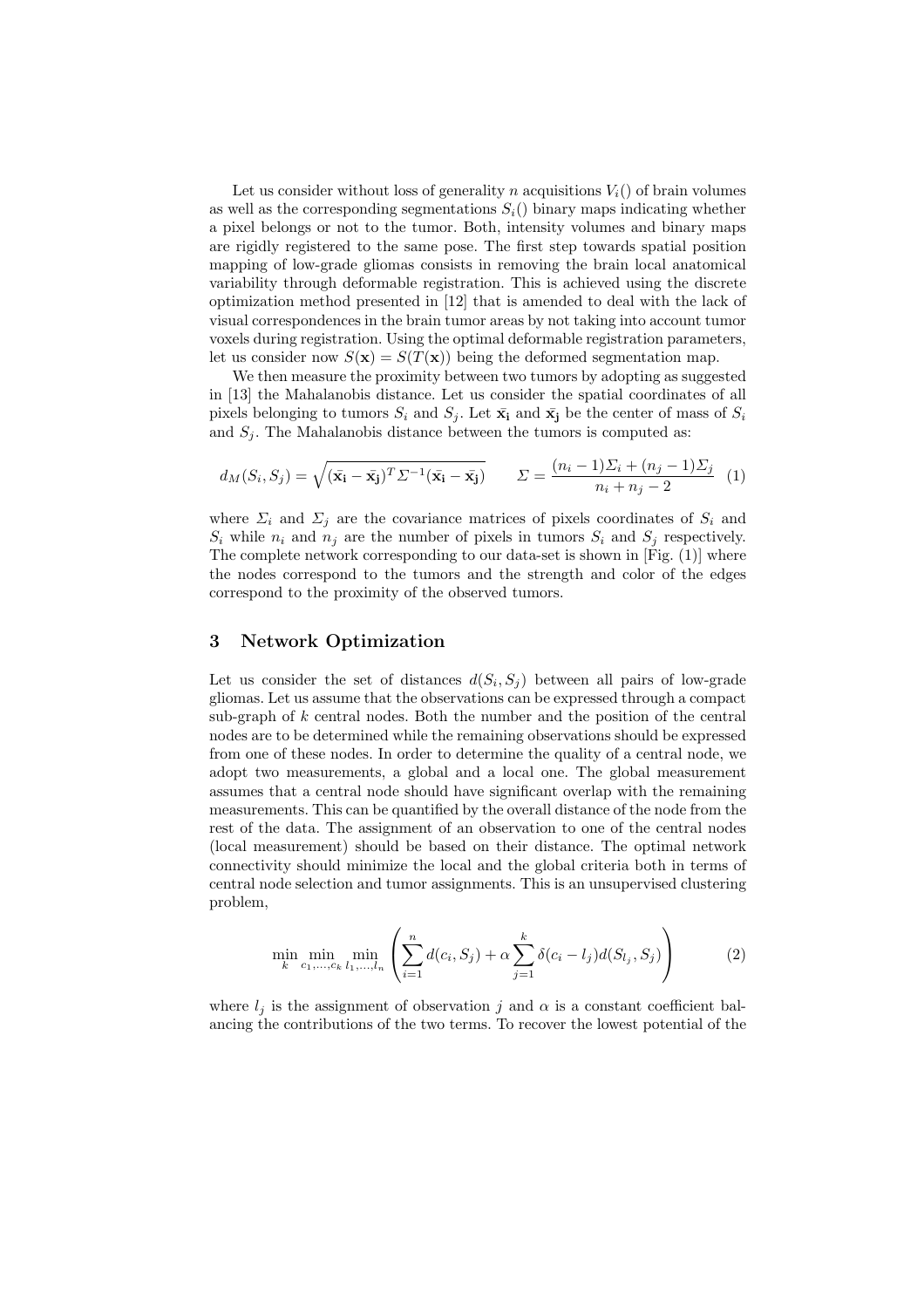

Fig. 1: Network representation of the data-set. Arcs corresponding to a distance greater than 5 are not displayed.

above functional, we will rely on a recently proposed clustering algorithm [11], which does not require any initialization and provides near-optimal clustering results both in terms of number of central nodes as well as in terms of remaining nodes assignments. The optimization results will heavily depend on the relative importance given between the two terms (alpha value). In order to determine the optimal number of central nodes, one should consider the quality of clusters being associated with them. We consider the following criteria to determine the compactness of clusters and the quality of the overall representation:

Dunn Index [14]: For a partition of K clusters, it is computed as

$$
D = \min_{i \in [1:K]} \{ \min_{j \in [1:K], j \neq i} \{ \frac{d(c_i, c_j)}{d_{max}} \} \}
$$
\n(3)

where  $d_{max}$  corresponds to the maximal distance of a sample to the center of the cluster it belongs to, and  $d(c_i, c_j)$  is the distance between the centers  $c_i$  and  $c_j$  of clusters i and j. Intuitively, a good clustering will be characterized by a high Dunn index (see [Fig. (2b)]): compact and well separated clusters yield a low  $d_{max}$  and a high distance inter clusters.

Davies-Bouldin Index [15]: this index also identifies compact and well separated clusters. It computes the maximum similarity between clusters:

$$
DB = \frac{1}{K} \sum_{i=1}^{K} \max_{j \in [1:K], j \neq i} \frac{\sigma_i + \sigma_j}{d(c_i, c_j)}
$$
(4)

where  $\sigma_i$  is the average distance of all points in cluster  $C_i$  to its center, K is the number of clusters and  $d(c_i, c_j)$  is the distance between the centers of clusters i and j. A small DB value indicates little similarities between clusters and therefore, a better clustering ([Fig. (2c)]).

**Global Silhouette Index [16]:** For a given cluster  $C_k = (S_1, \ldots, S_n)$ , the silhouette index assigns to each of its members a quality measure  $s(S_i)$  (i=1,...,n) that is a confidence indicator on the membership of  $S_i$  in  $C_k$ . It is defined as

$$
GS = \frac{1}{K} \sum_{j=1}^{K} \frac{1}{n_j} \sum_{i=1}^{n_j} s(S_i) \text{ with } s(S_i) = \frac{b(S_i) - a(S_i))}{\max(a(S_i), b(S_i))}
$$
(5)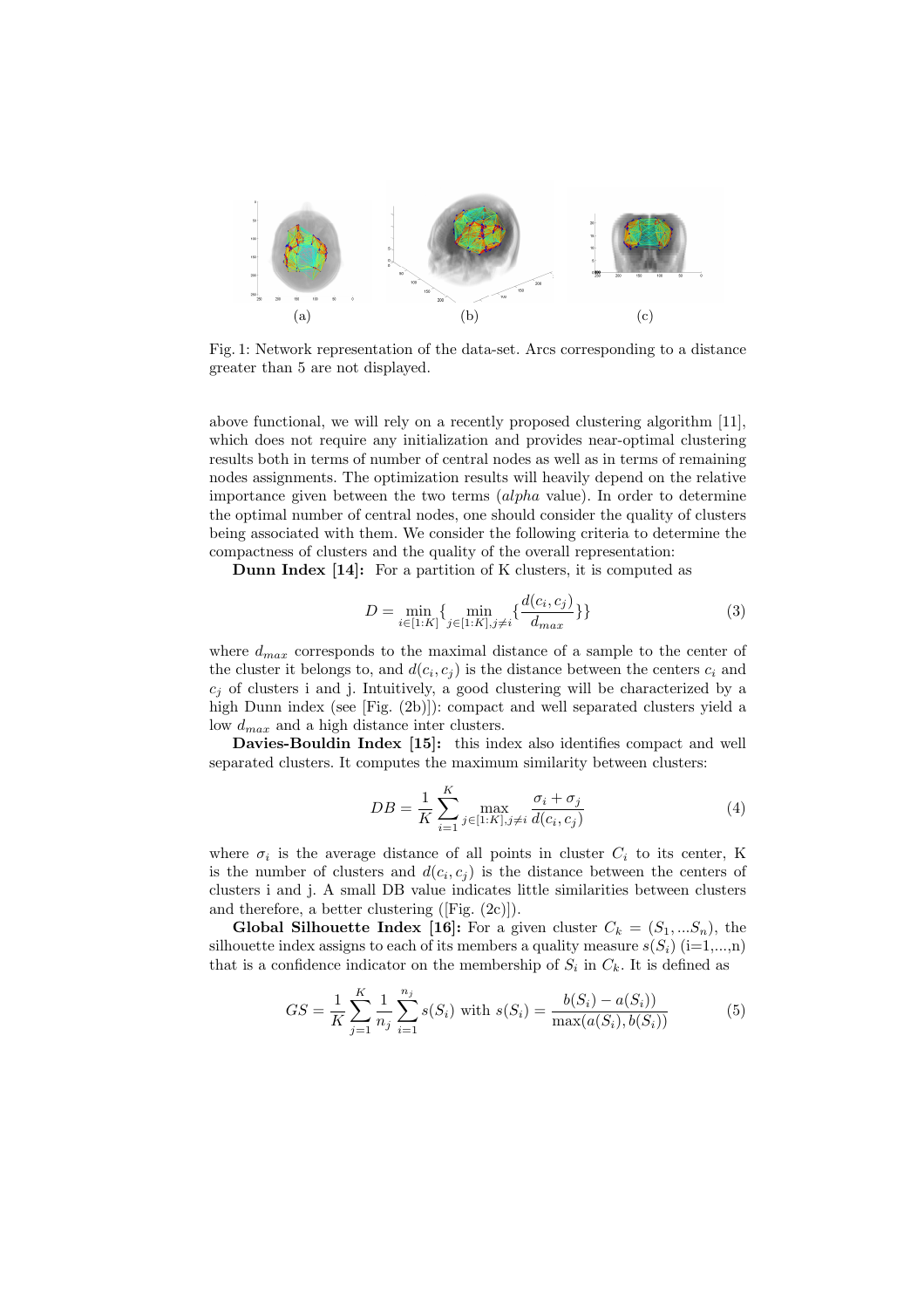

Fig. 2: Values of the 3 criteria in function of alpha (a,b,c,d) and of the number of clusters (e). (a) Global Silhouette index, (b) Dunn index, (c) Davies-Bouldin index, (d,e) Combination of the three indexes

where  $n_j$  is the number of elements in cluster  $C_j$ ,  $a(S_i)$  is the average distance between  $S_i$  and all of the remaining elements in  $C_k$ , and  $b(S_i)$  is the minimum average distance between  $S_i$  and all of the elements clustered in  $C_j$ ,  $(j = 1, ..., K; j \neq k)$ .  $s(S_i)$  takes values between -1 and 1. A value close to 1 indicates that  $S_i$  has been assigned to the appropriate cluster and a value close to -1 infers that  $S_i$  has been misclassified. A value close to zero suggests that  $S_i$  lies equally far away from 2 clusters. Since the largest silhouette index is indicative of the best clustering, we select the clustering that yields the maximum global silhouette index ([Fig. (2a)].

We have considered increasing relative importance between the global and the local term as shown in [Fig. (2)]. All the considered criteria reached their best value for the same 15 nodes graph-structure. The optimal network connectivity is shown in [Fig. (3)]. One can observe a notion of symmetry between the left and the right hemisphere. The distribution of the individual distance values before clustering is shown in [Fig.  $(4a)$ ] while [Fig.  $((4b)$ ], and  $((4c)$ ] show the distribution per cluster of distances and individual silhouette indexes.

### 4 Experimental Validation

In order to evaluate the performance of the method we have considered a leaveone-out cross validation strategy. We have used  $n-1$  measurements to learn the topology of the graph and the remaining observation to predict its position in the network. We have performed this test  $n = 95$  times.

We denote 3 different results that satisfy the 3 optimality criteria. In most cases, the number of central nodes has reached the same value as for the whole data-set, that is  $K = 15$ . In one case, the optimal number of clusters was 16. The removed sample is a large tumor (about  $110 \, \text{cm}^3$ ) that is the center of an important cluster (12 nodes) which splits in 2 without its center. The removal of 7 samples yielded 14 clusters networks. Those samples were assigned to small clusters (2 or 3 nodes) that were merged with a neighboring cluster when the sample is removed. We have considered 2 criteria to determine the ability of the retained centers to express their respective populations. First the cluster members should be overlapping with the center and their cluster's center  $c_k$  should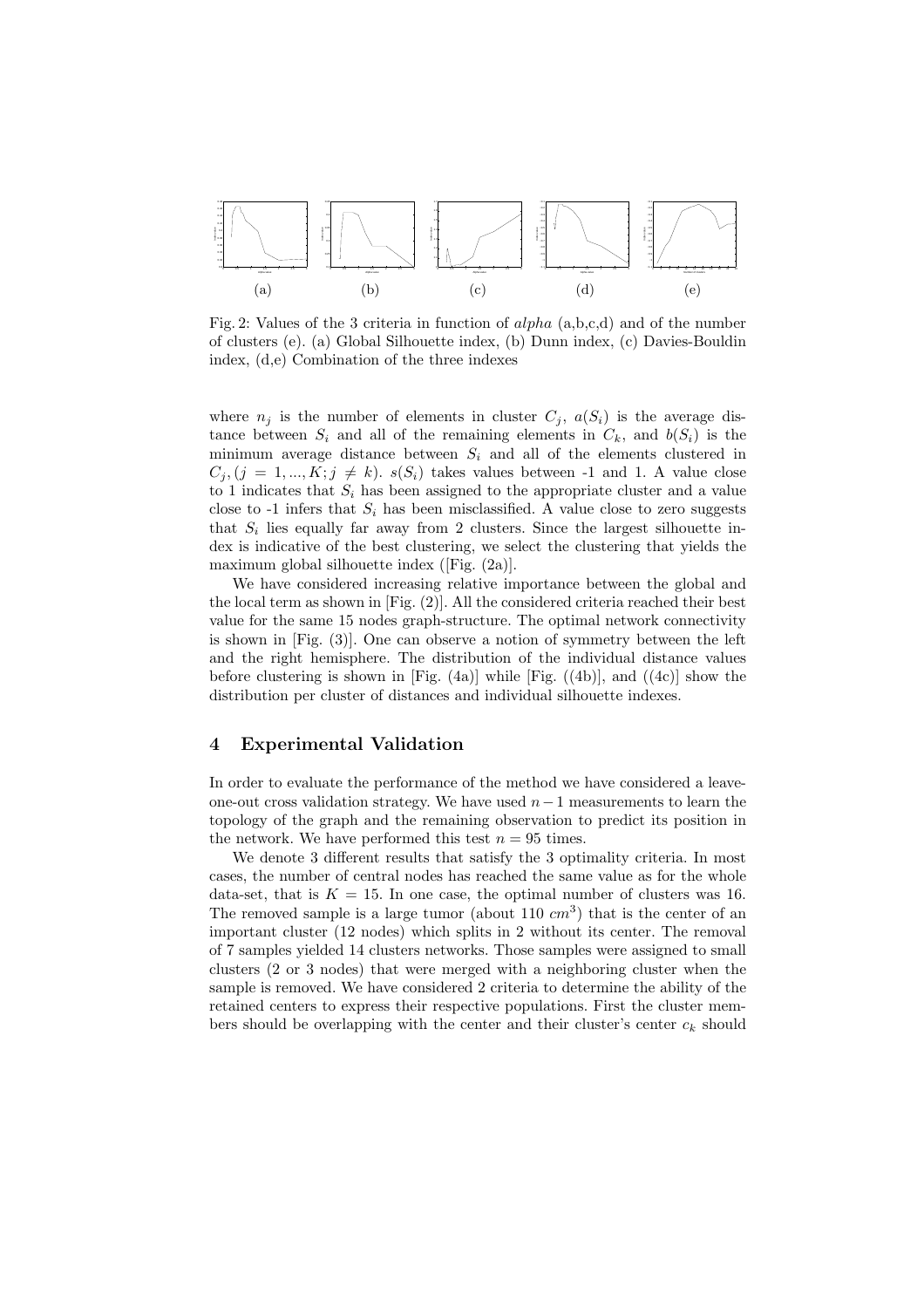

Fig. 3: 15 nodes network corresponding to the optimal criteria, connections corresponding to distances bigger than 4 are not displayed

be the closest, i.e.  $d(S_i, c_k) = \min_{j \in [1:K]} d(S_i, c_j)$  and  $d(S_i, c_k) \leq 2$ . Secondly, we use the individual silhouette index  $s(S_i)$  to evaluate the membership of a sample to a cluster. If the value is high, there is no doubt about the membership of the sample. If it is close to 0, we compare its value to the average silhouette index of the corresponding cluster :  $s(S_i) \geq 0.3$  or  $s(S_i) \geq \frac{1}{n_k} \sum_{j=1, j\neq i}^{n_k} s(S_j) - std(s_k)$ , where  $std(s_k)$  is the standard deviation of individual silhouette index values for cluster  $C_k$ , and  $n_k$  the number of elements in  $C_k$ . Such a configuration was able to properly assign 80% of the whole training example.

In order to evaluate the network prediction strength, we have considered the cluster that optimally represents the removed observation and measured the quality of the cluster once this new sample has been added to it. Ideally, the quality of the clusters should remain the same if the network is able to express the variability of new samples. This was the case in 73% of the 95 cases. Failure can occur if the new sample is an outlier, equally close to 2 existing clusters or was the center of a cluster. We also estimate the effect of the removal of a sample on the clustered graph's structure by evaluating the quality of correspondences between the clustered graph obtained from the whole data-set  $G_0$ , and the 15 nodes graphs obtained from cross validation experiments  $G_k$ ,  $(k = 1, ..., 87)$ . To this end, we seek a matching between the nodes of the graphs using the algorithm proposed by [17]. We find complete match in 83% of the cases and only one node didn't correspond for the remaining graphs.

Finally, comparison with principal component analysis (PCA) was considered. PCA computes a new orthogonal coordinates system that regroups the maximum variance in a minimum vectors. It is a simple way to find correlation between data: the fewer vectors necessary to represent the data, the bigger the correlation. We performed PCA on the data-set at the voxel level. Each  $[256,256,24]$  binary segmentation map was converted to a  $[256x256x24,1]$  vector. so that each voxel was a variable and each image was a sample. While our experiments using network representation suggest that 15 clusters represent 80% of the data, 15 PCA vectors regroup only 65% of it. Another drawback of PCA was that the obtained vectors did not correspond to specific preferential locations.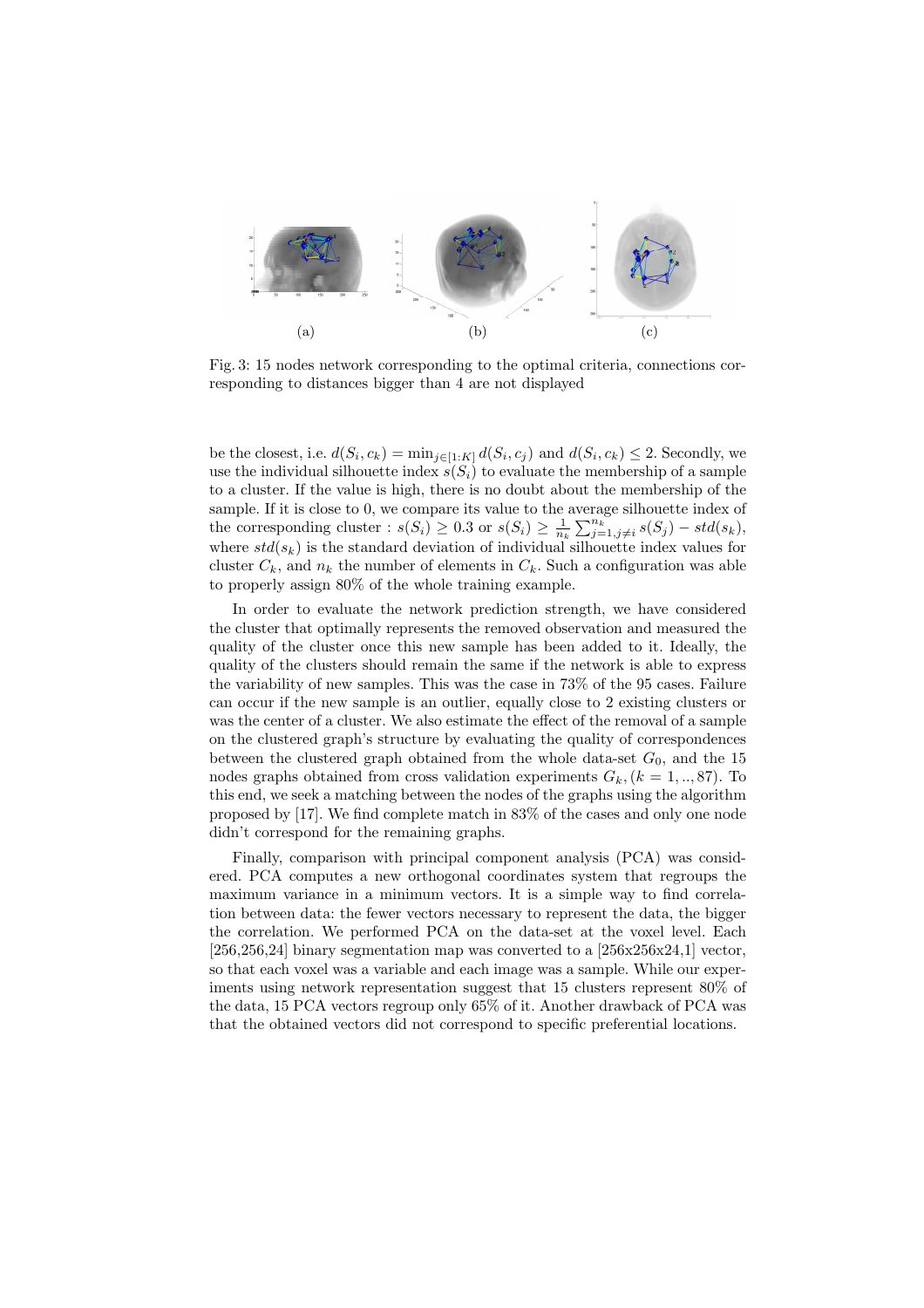

Fig. 4: Distance distribution between all the tumors (a),Box-plots of the distances (b) and individual Silhouette (c) values for each cluster

#### 5 Discussion

Very few studies have dealt with spatial dependencies of gliomas appearances in the brain. In this paper, we proposed graph theory to represent our data-set spatial dependencies and clustering to regroup statistically dependent tumors. Cross-validation results on an important volume of clinical data support the idea that the complete graph could be reduced to a handful nodes, which indicates statistical preferential locations for low-grade gliomas in the brain that our clustered network enables to identify. There are very few tumors in or near the occipital and prefrontal lobes (7%). We find (symmetrically) the higher amount of tumors around the insula or the temporal lobe (27% in the right hemisphere and 33% in the left hemisphere). The remaining tumors are in the frontal and parietal lobes, mostly close to the motor areas. Those results are consistent with previous observations [4]. Furthermore, preliminary results indicate that the graph's structure remains unchanged while at the same time the method outperforms standard dimensionality reduction techniques.

Several questions remained unanswered from this study. Despite the sizable validation set, increasing the number of cases considered in the study could further enhance the claims of the paper. On a more theoretical view-point, the impact of the registration process is critical since the selection of the reference pose introduces a strong bias on the results. The use of population registration methods [18] that simultaneously deform all the data while taking into account tumoral regions is a promising alternative. The estimation [19] and propagation of registration uncertainties is another mean of eliminating the bias while at the same time producing a qualitative interpretation of the results. This can also produce better means of measuring spatial coherence between tumors through high-dimensional embedding and Gaussian processes distance definition. Creating a statistical representation of tumor appearances can be of great interest and a valuable clinical tool for computer aided diagnosis. The network obtained through leave-one-out cross validation, through n-to-m graph matching, and network topology optimization could lead to a unique representation of the spatial mapping of low-grade gliomas in the brain. Automatic segmentation is a task that could benefit from the obtained graphical model since it consists of a powerful position prior queue.